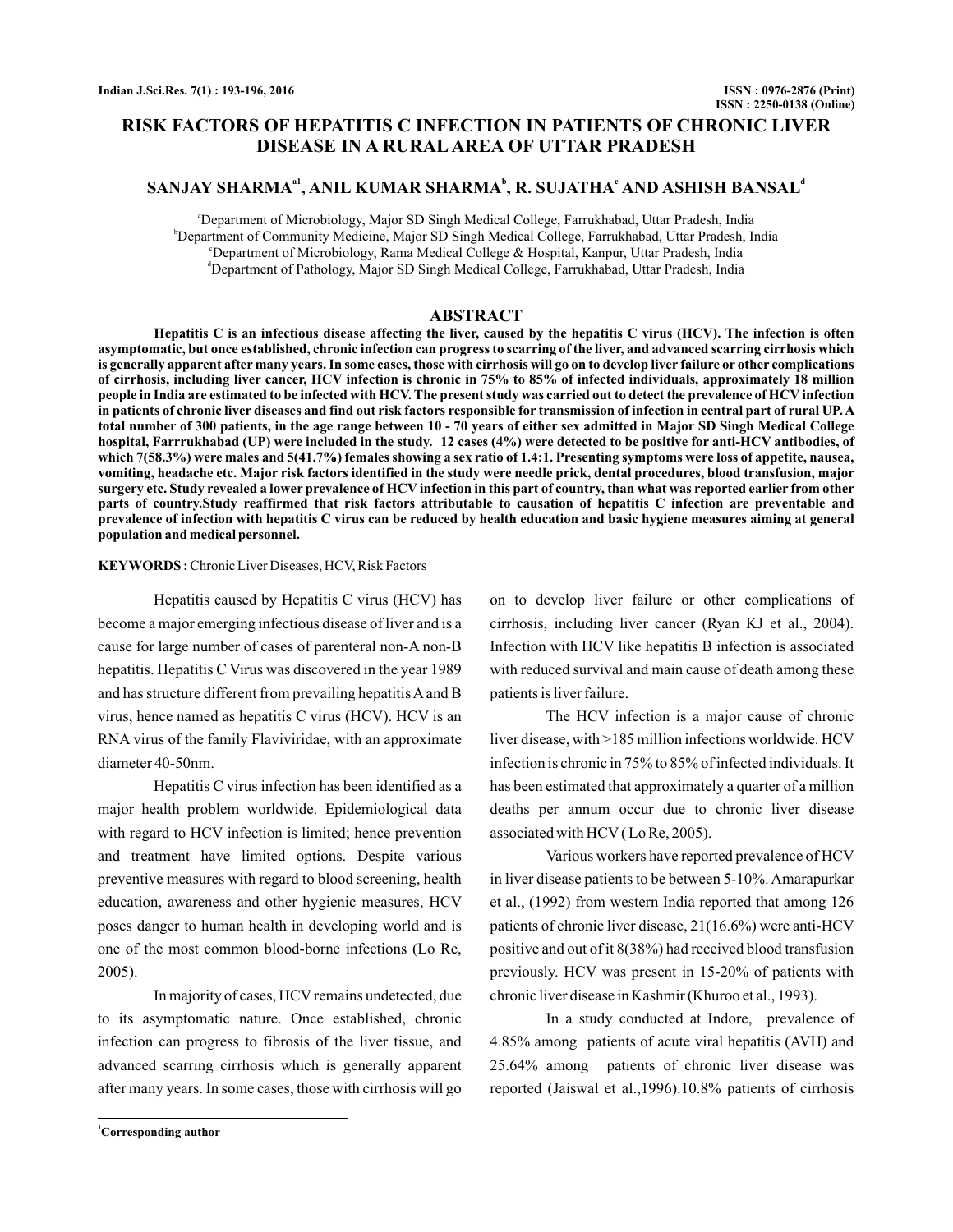were HCV positive and dual infection of HCV and HBV was seen in 13.5% patients as reported by Sarin et al., (1996). Chatterjee et al., (2001) conducted a study in Calcutta among 84 patients (62 of cirrhosis, 22 of chronic hepatitis) and reported that 8.33%patients with chronic hepatitis, 8.06% patients with cirrhosis and 9.09% of chronic active hepatitis were HCV positive.

At the beginning, it was presumed that HCV is primarily transmitted through blood transfusion and intravenous drug abuse. Epidemiological studies revealed that HCV infection can be transmitted by other routes also, like unsafe injections ( reuse of glass syringes or needles by unqualified medical personnel), vertical transmission from mother to child, non-sexual contacts in households, tonsuring, face or armpit shaving at community barber shops, ear piercing, tattooing and inadequately sterilized surgical or dental instruments. Studies from Pakistan reported re-used syringes and frequent therapeutic injections as major risk factors (Waheed et al., 2009), who identified use of contaminated syringes as leading risk factor for causation of HCV infection. Dental and medical procedures also carry a significant risk of transmission of Hepatitis C infection. In Turkey, the most common risk factor for transmission of HCV is surgery (Karaca et al., 2006). In one study, blood transfusion was found to be a major risk factor and frequency was almost same as with one transfusion (13.2%) as with multiple transfusions (15.4%) (Rizvi and Fatima, 2003) . In a study in Pakistan, shaving by barber was found to be a major risk factor, barbers in rural areas uses the same blade on different customers, they are unaware that transmission of infection can occur through unhygienic use of shaving tools. Mele et al., (1995) in Italy reported that tattooing, ear-piercing and barber shop shaving were associated with transmission of hepatitis virus infection. In china, prevalence of infection with anti-HBc was found to be high (39.2%) among barbers.

With this background and HCV infection being identified as a major precursor of advanced liver pathology such as liver fibrosis, cirrhosis, liver cancer and liver failure, present study was planned to study prevalence of HCV infection in central part of rural area of UP and identify various risk factors, that are responsible for the transmission

of infection. Identification of risk factors would help in further consolidating the preventive measures aiming at reducing and eliminating HCV infection with serious consequences.

### **MATERIALSAND METHODS**

The present study was undertaken over a period of two years from December 2012 to December 2014 on 300 clinically diagnosed cases of chronic liver disease with 3 to 6 months of history of liver disease. Detailed history was taken, presenting signs and symptoms' were recorded, an in depth probe was made with regard to exposure to probable risk factors. Blood samples were also collected after obtaining written consent and pre-test counselling. Liver function test and liver biopsy of all patients were conducted and findings recorded. Anti-HCV antibody by invitro ELISA was done by 3rd generation Kit (ERBA ELISA TEST HEP C, TRANSASIA Biomedicals Ltd). The tests were performed according to the manufacturer's instructions provided in the kit. Tests were also carried out for detection of antibody against hepatitis B infection also, which has been analysed and reported separately. Present study results focus on Hepatitis C infection only.

#### **RESULTSAND DISCUSSION**

Out of 300 cases of chronic liver diseases included in study, 109 (36.3%) were positive for HBsAg. 11 no's (3.7%) were positive for antibodies against HCV, and one case (0.33%) has dual infection with hepatitis B and C (Table 1). Presenting symptoms are enumerated in table 2; main symptoms were anorexia, nausea, vomiting, headache, joint pains, loss of weight etc. (Table 2), all

**Table 1: Serological Markers in Patients of Chronic Liver Disease**

| <b>Elisa Test</b>     | Study Group (n=300) |                  |              |
|-----------------------|---------------------|------------------|--------------|
| Performed             | Total $(\% )$       | Male             | Female       |
| HbsAg<br>only         | 109(36.3)           | $77(70.6\%)$     | $32(29.4\%)$ |
| Anti HCV<br>only      | 11(3.7)             | $7(63.6\%)$      | $4(36.3\%)$  |
| HBsAg and<br>anti HCV | 1(0.33)             | $0\frac{\%}{\%}$ | $1(100\%)$   |
| Total cases           | 121                 | 84 (69.2%)       | 37(30.8%)    |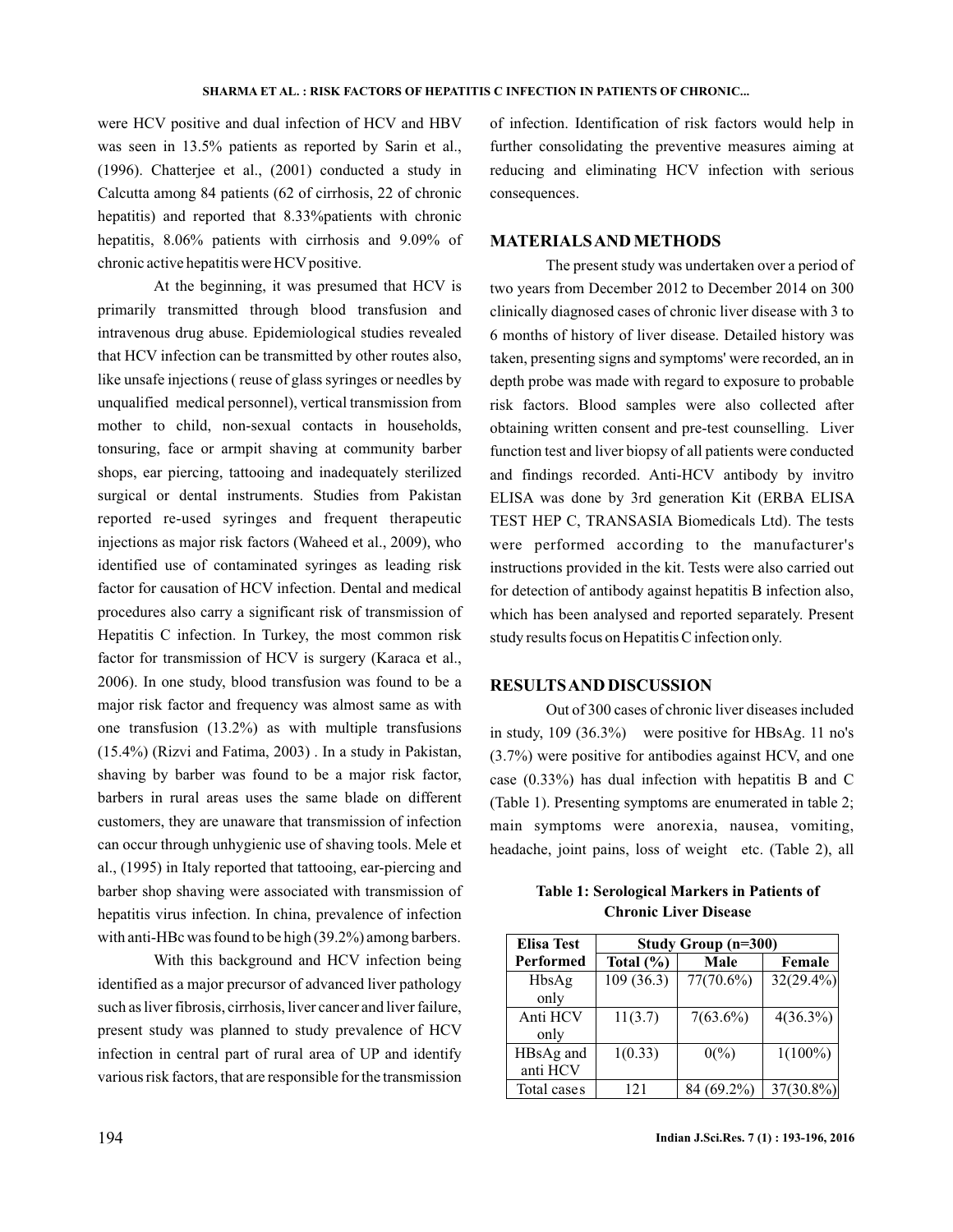| <b>Common Symptoms</b><br><b>Associated with HCV</b><br>Cases | Patients No. | $\frac{0}{0}$ |
|---------------------------------------------------------------|--------------|---------------|
| Anorexia                                                      | 10           | 83.3          |
| Fatigue                                                       | 10           | 83.3          |
| Nausea                                                        | 9            | 75            |
| Vomiting                                                      | 8            | 66.7          |
| Headache                                                      | 8            | 66.7          |
| Fever                                                         | 8            | 66.7          |
| Swelling of abdomen                                           | 8            | 66.7          |
| Arthralgia                                                    |              | 58.3          |
| Loss of weight                                                | 5            | 58.3          |
| Yellow Discoloration                                          | 6            | 50            |
| of Sclera                                                     |              |               |
| Pruritus                                                      |              | 33.3          |

**Table 2 : Signs and Symptoms in Hepatitis C Sero-Postive Patients**

**Table 3 : Risk Factors (Probable Mode of Acquisition) in HCV Seropositive Patients**

| <b>Risk Factors</b>      | Patient No. | $\frac{0}{0}$ |
|--------------------------|-------------|---------------|
| Needle prick             |             | 33.3          |
| Dental procedure         |             | 8.3           |
| Blood transfusion        |             | 8.3           |
| Contact with sex workers |             | 8.3           |
| Major surgery            |             | 8.3           |
| Injectable drugs         |             | 8.3           |
| Unknown                  |             | 25            |

suggestive of chronic liver pathology. These were corroborated with serological findings. A probe with regard to risk factors revealed that needle prick or multiple injection, dental procedure, Blood transfusion, contact with sex worker and surgery etc. as main cause of infection with hepatitis C virus, among patients under study (Table 3). Three patients could not recollect exposure to any listed risk factor even on repeated questioning.

Present study conducted among 300 patients of chronic liver diseases in a rural area of UP has found a prevalence of 4 % of HCV infection. Prevalence in present study has been found to be lower than that reported by other workers, 5-10% in northern India, in western India it was found to be 16.65 % among cases of CLD, 5.64% among patient of CLD in Indore by and 8.33% among patient of chronic hepatitis. Above mentioned findings corroborate the fact that there are regional variations of prevalence of HCV infection within country depends on exposure to local risk factors, attitude, practices and knowledge among

general populations and medical professionals, however one fact emerges from the studies that there is a gradual reduction in prevalence of HCV infection over a period of time. This can be attributed to better understanding of dynamics of transmissions of HCV infections and improved awareness, improved preventive practices among masses and medical professionals.

Present study has found needle prick as major risk factor for transmission of HCV, other risk factors identified were dental procedure, blood transfusion, and contact with sex workers, surgery etc. Three patients could not assign any specific risk factor.

Basu et.al.,(2015) reported that four risk factors found strongly associated with HCV positivity were sharing syringes, reuse of injections accessories, blood transfusions and drug abuse, they also observed that lower age of onset of drug use was independently associated with HCV risk. In the drug users HCV positivity was associated with several clinical, behavioural and personality risk factors.

Reuse of disposable syringes and needles after soaking in the boiler or bowl with tepid water is common. In a study in Pakistan, authors reported that the proportion of injections per prescription is very high when compared to some other countries. Giving intravenous drips, vitamin injections and antibiotics is common in the countryside. Lack of awareness of risks associated with injections and strong belief in the fast and powerful action of injections are driving injection overuse. Parenteral drug administration is a good monetary incentive for practitioners as well.

William (2011) in a review of HCV epidemiology in Asia noted that despite implementation of national blood policy by the government, blood transfusion in India carry a higher risk of infection through use of replacement blood donors, though paid donation is illegal, many professional donor posing as friend or relative donate blood. In their opinion private as well as government blood banks needs more stringent control and monitoring. There are significant nosocomial risk factors for hepatitis C transmission associated with clinical situations where patients receive blood. In one study, anti HCV frequency after one unit blood transfusion was almost the same (13.2%) as after multiple transfusions (15.4%).